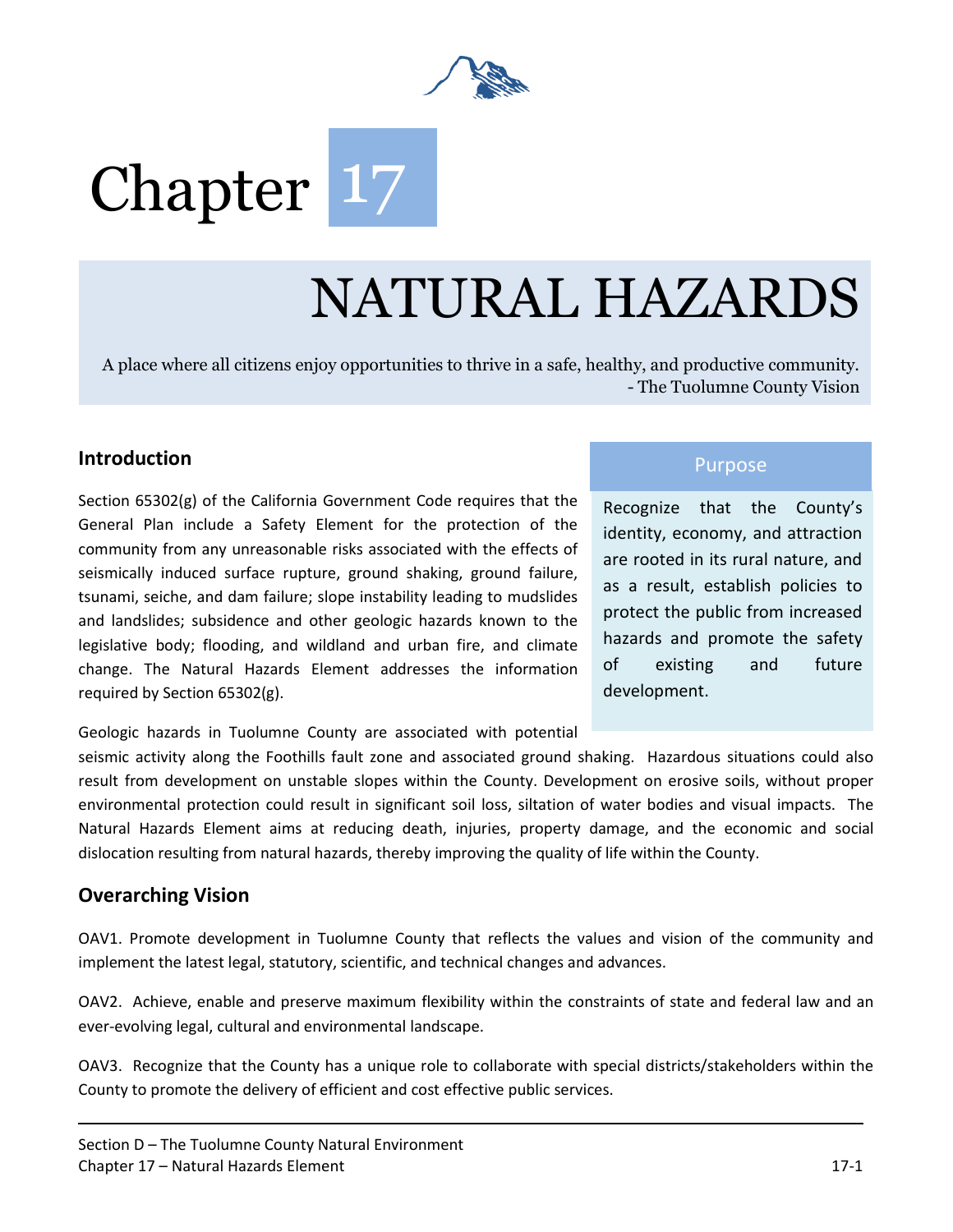

## **GOAL 17A:**

**Avoid the exposure of people and structures to potential substantial adverse effects, including the risk of loss, injury or death involving natural hazards.** 

## POLICIES & IMPLEMENTATION PROGRAMS

**Policy 17.A.1:** Increase Tuolumne County's capabilities to mitigate the effects of natural hazards.

#### **Implementation Program**

**17.A.a** - Implement the Tuolumne County Multi-Jurisdictional Hazard Mitigation Plan to protect life, safety, and property by reducing the potential for future damages and economic losses that result from natural hazards.

**Policy 17.A.2:** Enhance existing policies that will reduce the potential damaging effects of hazards without hindering other County goals.

#### **Implementation Program**

**17.A.b** - Update the County's General Plan and Ordinance Code as new Federal and State laws regarding geologic hazards and requirements are enacted.

**Policy 17.A.3:** Protect Tuolumne County's most vulnerable populations, buildings and critical facilities through the implementation of cost-effective and technically feasible mitigation projects.

#### **Implementation Program**

**17.A.c** - Maximize the use of hazard mitigation grant programs to protect the most vulnerable populations and structures.

**Policy 17.A.4:** Protect public health, safety and welfare by increasing the awareness of existing hazards and by fostering both individual and public responsibility in mitigating risks due to those hazards.

#### **Implementation Program**

**17.A.d** - Increase the level of knowledge and awareness for Tuolumne County residents on the hazards that routinely threaten the area. Educate property owners on the affordable, individual mitigation and preparedness measures that can be taken before the next hazard event.

- **Policy 17.A.5:** Enhance the County's capability to conduct hazard risk assessments, demonstrate funding needs, and track mitigation activities.
- **Policy 17.A.6:** Ensure that all new construction is completed in a way most resistant to loss or damage from natural hazards.

#### **Implementation Programs**

**17.A.e** - Through the development review process, ensure that projects located in or near areas that may pose public health and safety hazards are designed to minimize potential impacts on people and property.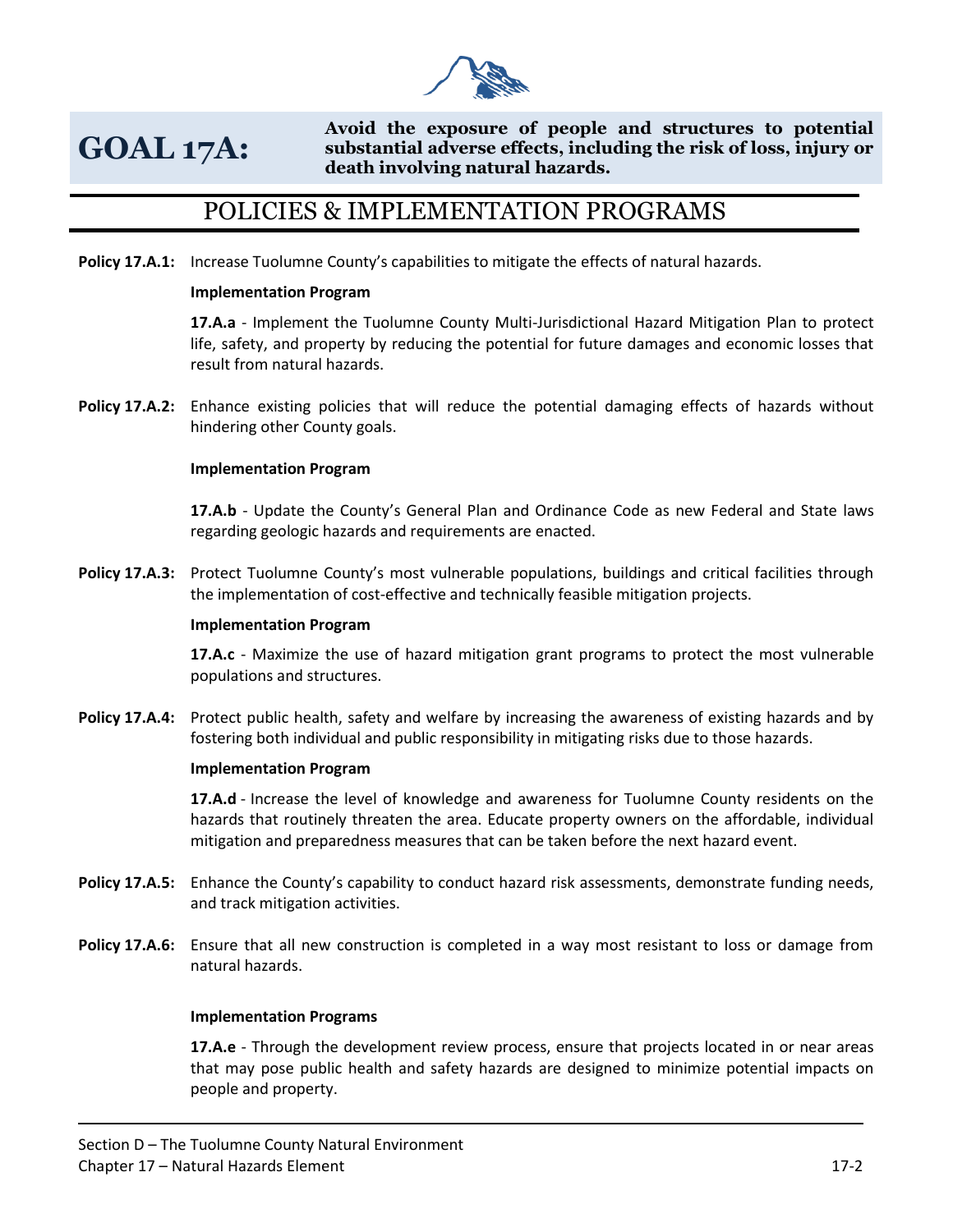

**17.A.f** - Locate vital/critical facilities where they are protected from natural hazards, such as fault zones, flooding and inundation areas.

#### **GOAL 17B: Protect structures and land uses from flood hazards in order to minimize loss of life, injury, damage to property, and economic and social dislocations**

### POLICIES & IMPLEMENTATION PROGRAMS

- **Policy 17.B.1:** Reduce the potential for future damages and economic losses that result from flood hazards by implementing the Tuolumne County Multi-Jurisdictional Hazard Mitigation Plan.
- **Policy 17.B.2:** Reduce the potential for damage to property within the 100 year floodplains as designated on the Federal Emergency Management Agency, Flood Insurance Rate Maps and other areas prone to flooding due to rain or dam failure, through limitations on land use.

#### **Implementation Programs**

**17.B.a** - Implement and enforce the Flood Damage Prevention Ordinance, Chapter 15.24 of the Tuolumne County Ordinance Code, as it pertains to designated "special flood hazard areas", as identified on the Flood Insurance Rate Maps.

**17.B.b** - Review and notify FEMA of errors or other information to correct or update FIRM maps.

**Policy 17.B.3:** Solve flood control problems in areas where existing development has encroached into a floodplain.

#### **Implementation Programs**

**17.B.c** - Encourage property owners with existing structures within areas subject to flooding, whether identified on the Flood Insurance Rate Maps or not, to conform to the requirements of the Flood Damage Prevention Ordinance.

**17.B.d** - Based upon the Flood Insurance Rate Maps, provide notification to the owners of property within designated floodplains of the consequences of constructing within the floodplain.

**17.B.e** - Encourage owners of land and improvements within floodplains not identified on the Federal Insurance Rate Maps (FIRM), to develop the property to meet the requirements of the Flood Damage Prevention Ordinance by implementing appropriate measures, such as:

- Identify owners of land and improvements within floodplains not identified on FIRMs.
- Develop and implement an outreach program to coordinate with these stakeholders.
- Prepare and distribute to the owners informational literature describing the requirements of the Flood Damage Prevention Ordinance.

**17.B.f** - Continue to provide flood hazard information to the public. Information available includes flood zones, requirements of the Flood Damage Prevention Ordinance, and how to floodproof existing structures through relocation, or "dry" or "wet" floodproofing.

**Policy 17.B.4:** Projects proposed within areas identified on the dam failure inundation maps designated by the Office of Emergency Services and evacuation policies on file with the County Office of Emergency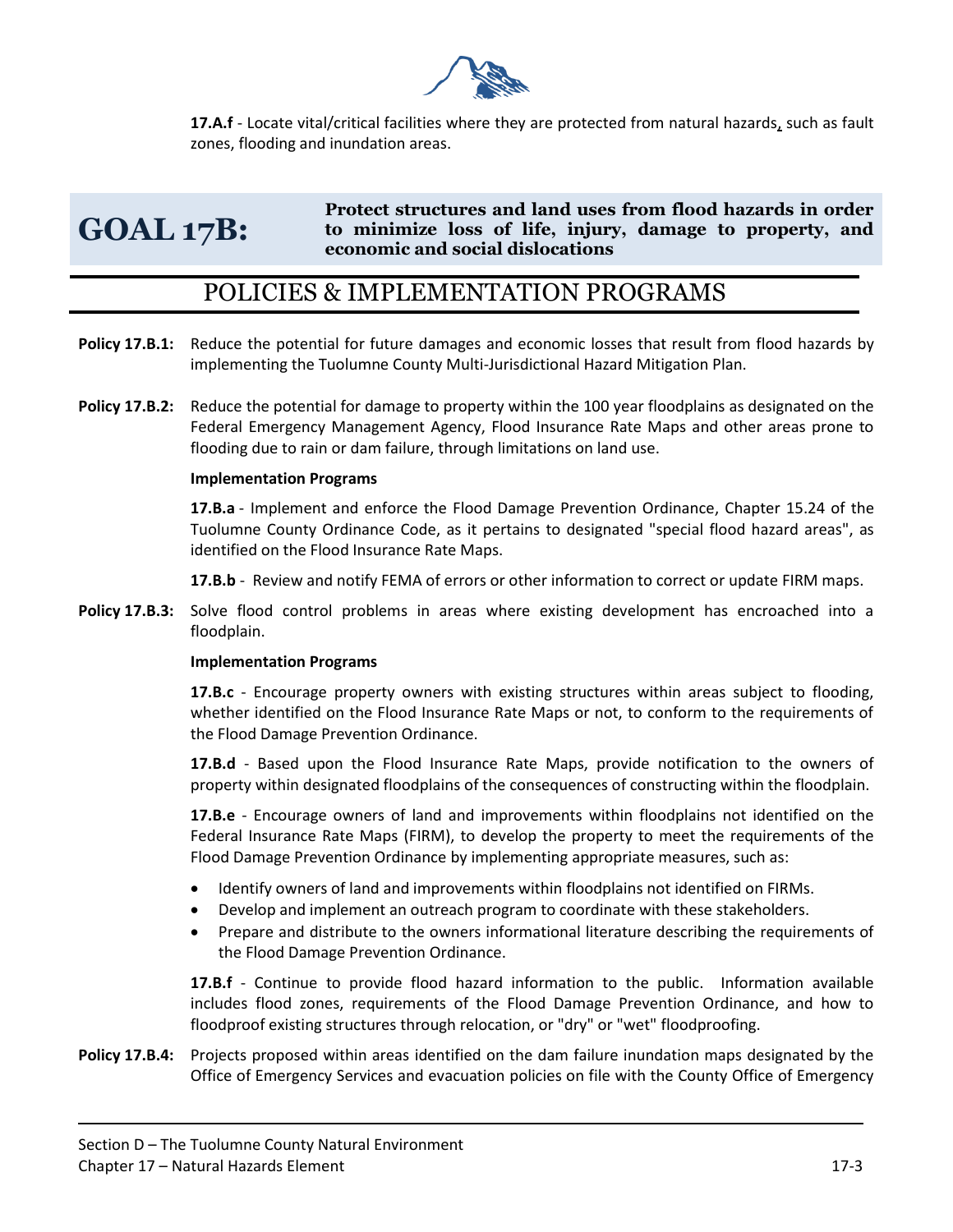

Services shall not be approved if a project presents a direct threat to human life or structures. Projects should be modified to ensure public safety.

#### **Implementation Program**

**17.B.g** - Regularly update the Emergency Operations Plan for Tuolumne County, which addresses dam failures in the Flood Annex. In the event of a dam failure, the Emergency Operations Plan refers to the Emergency Action Plan of the owner agency of the dam. The County will notify and assist in evacuation along federally designated flood plains.

- **Policy 17.B.5:** Prohibit the construction of facilities essential for emergencies and large public assembly in the 100-year floodplain, unless the structure and access to the structure are free from flood inundation.
- **Policy 17.B.6:** Consult with local, regional, State and Federal agencies to achieve adequate flood protection. Cooperate with the Tuolumne Utilities District, surrounding jurisdictions, the City of Sonora, and other public, State and Federal agencies in planning and implementing regional flood control improvements.

## **GOAL 17C: Manage floodplains for their natural resource value.**

## POLICIES & IMPLEMENTATION PROGRAMS

**Policy 17.C.1:** Minimize the risk from flood hazards through land use planning and the avoidance of incompatible structural development in floodplains.

#### **Implementation Programs**

**17.C.a** - Utilize regulatory methods of flood control, such as designating identified floodplains and drainage easements as Open Space, where possible, rather than construction-related methods of flood control. Regulatory methods reduce the need for flood control projects, minimize losses in areas where flooding is inevitable, and attempt to notify those who own property in flood hazard areas of the risks and that they should assume responsibility for their actions.

**17.C.b** - Maintain stream carrying capacity by continuing to regulate new fill, grading, dredging, and other new development which may increase flood damage by increasing sedimentation in streams and watercourses, or by constricting water courses with structures for roads and driveways. Encourage owners of land and improvements within floodplains to maintain the stream carrying capacity by allowing thinning of dense vegetation, subject to approval of the Community Resources Agency.

**Policy 17.C.2:** Continue to require evaluation of potential flood hazards prior to approval of development projects and require on-site mitigation to minimize off-site flows.

#### **Implementation Programs**

**17.C.c** - Proponents of new development shall submit accurate topographic and flow characteristics information and depiction of the 100-year floodplain boundaries under fullydeveloped, unmitigated conditions.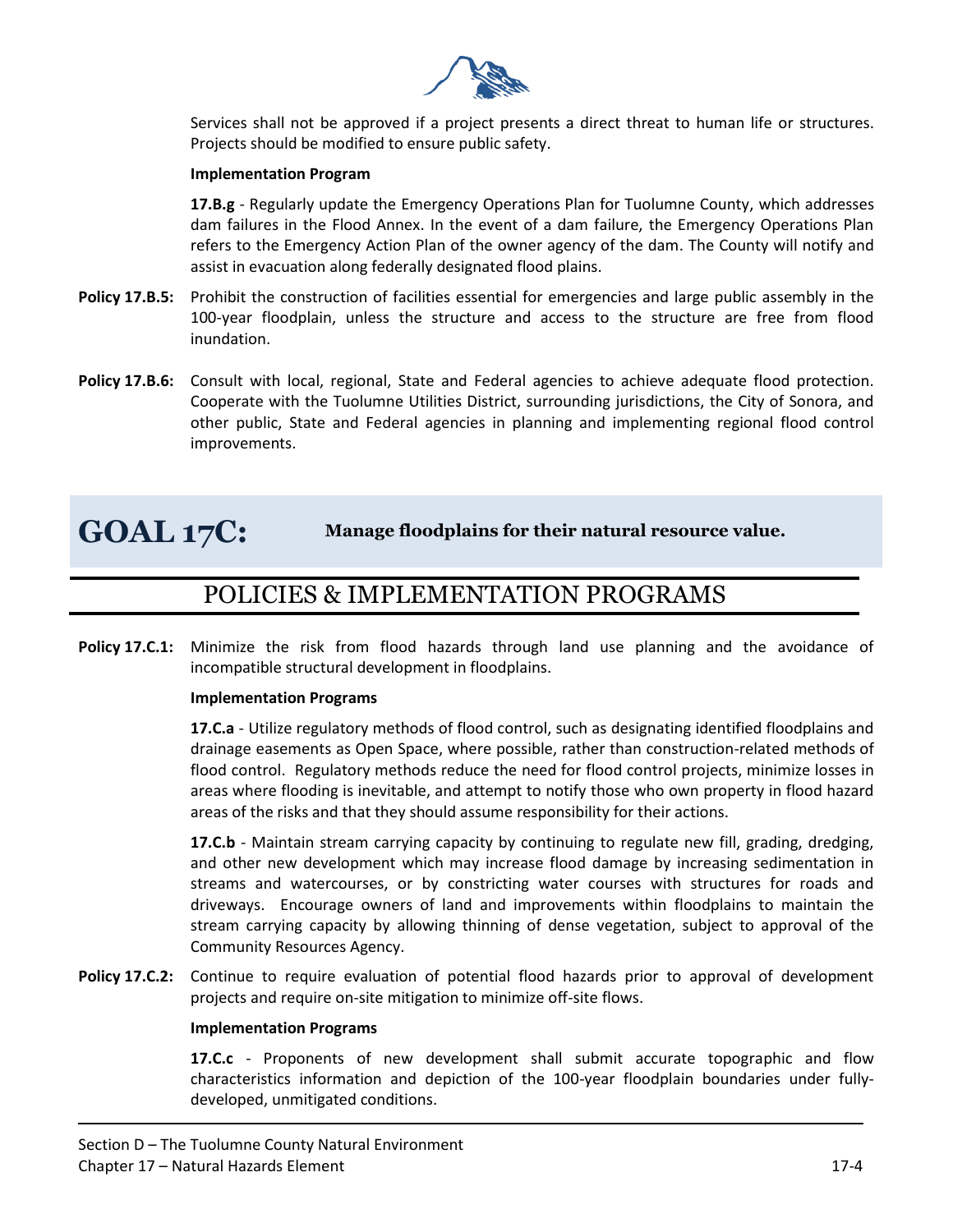

**17.C.d** - Review policies and available data concerning development in floodplains to ensure lives and property are not at risk from future flood conditions.

**17.C.e** - Require new development to mitigate impacts on downstream drainages if new development results in increased peak flows due to project-generated stormwater runoff. Measures necessary to mitigate impacts will be attached to development entitlements issued by the County, which may include retention/detention facilities, permeable surfacing materials, greywater systems, and green roofs.

- **Policy 17.C.3:** Strive to maintain natural conditions within the 100-year floodplain of rivers and streams in order to maintain stream capacity except under the following circumstances:
	- a. Where work is required to restore the stream's drainage characteristics and where such work is done in accordance with the Tuolumne County Water Quality Plan, County Flood Damage Prevention Ordinance, California Department of Fish and Wildlife regulations, and Clean Water Act provisions administered by the U.S. Army Corps of Engineers; or
	- b. When facilities for the treatment of development generated runoff can be located in the floodplain provided that there is minimal destruction of riparian vegetation, and such work is done in accordance with the County Flood Damage Prevention Ordinance and California Department of Fish and Wildlife regulations.

#### **Implementation Program**

**17.C.f** - Maintain essential public facilities, such as culverts and drainage facilities along County maintained roads and eliminate logjams and other obstructions from bridges.

## **GOAL 17D:**

**Protect new and existing structures and land uses from geologic hazards in order to minimize loss of life, injury, damage to property, and economic and social dislocations.** 

## POLICIES & IMPLEMENTATION PROGRAMS

**Policy 17.D.1:** Direct development away from areas with known seismic and geologic hazards as required by local, state, and federal codes.

#### **Implementation Program**

**17.D.a** - Designate areas within 100 feet of capable faults as non-urban, including, but not limited to, Open Space, Agriculture or Parks and Recreation on the General Plan land use diagrams and zone these areas for open space preservation, agriculture, recreation or other non-urban uses. For lands owned by a public agency, the designation of Public is also compatible.

**Policy 17.D.2:** Map areas determined to be potentially seismically active or otherwise subject to geologic hazardous and apply restrictions to development within the affected areas.

#### **Implementation Programs**

**17.D.b** - Apply zoning and other land use controls to regulate development in known hazardous areas capable of seismic activity.

**17.D.c** – Require as part of the application review process when a potential hazard exists, a geologic, seismic, and/or geotechnical engineering report to be provided by the applicant.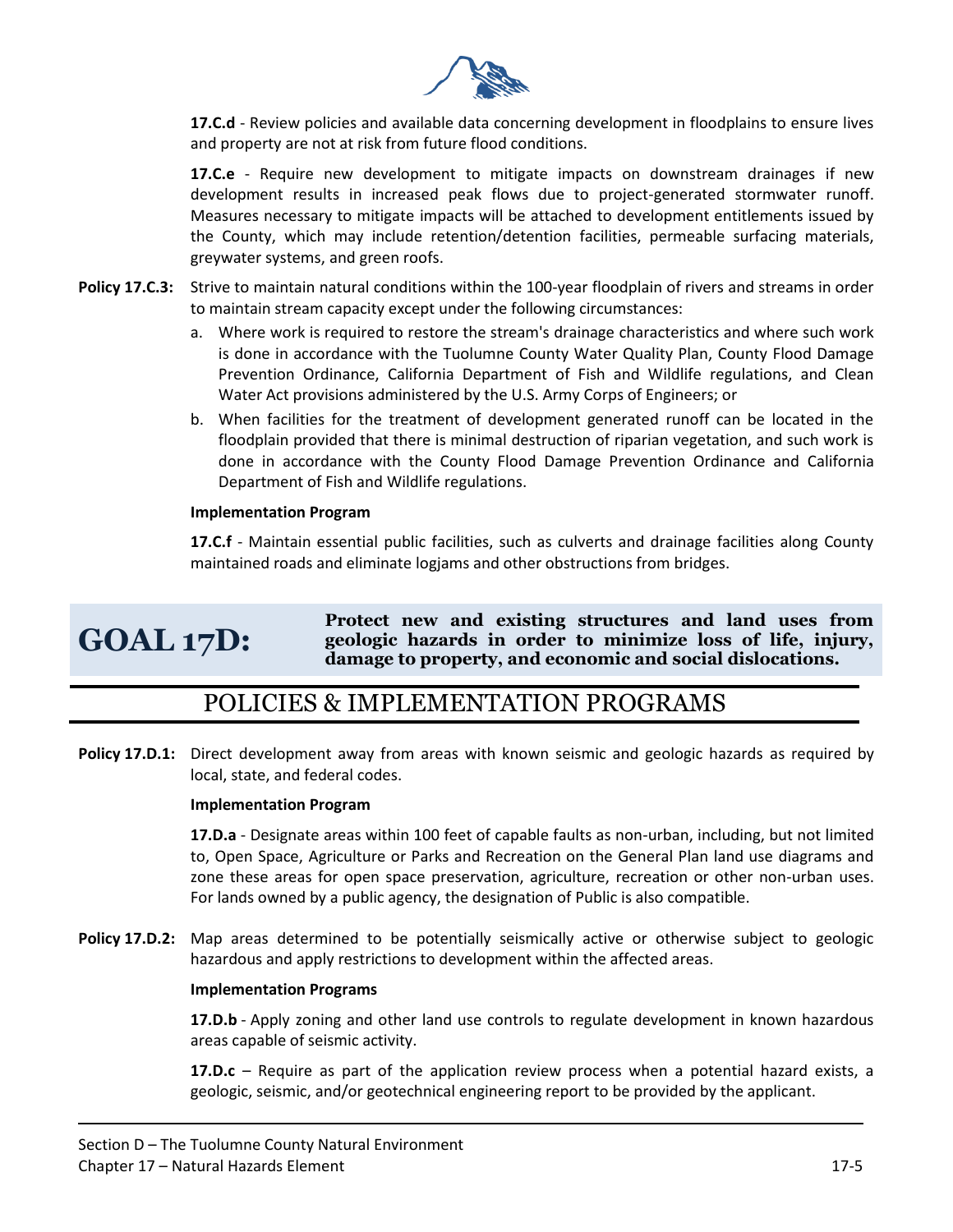

**17.D.d** - Establish a program for geologic, seismic, and geotechnical engineering reports required for proposed developments to be reviewed by a technically qualified consultant under contract to the County of Tuolumne.

**17.D.e** - Identify the public costs which would be incurred if emergency or remedial actions became necessary in populated areas where seismic hazards exist.

**17.D.f** - Review contingency plans for major disasters and emergencies and update as necessary to verify that the potential for damage and destruction due to earthquakes and geologically induced dam failure with accompanying flooding continues to be addressed.

**17.D.g** - Use the General Plan's Geotechnical Interpretive Maps, which show the approximate boundaries of various hazard and resource zones (such as fault zones, erosive soil areas, limestone deposits, etc.) as a basis for future planning.

**17.D.h** - Update the Geotechnical Interpretive Maps on a periodic basis to reflect new geologic and seismologic information.

**17.D.i** - Increase public awareness of geoseismic hazards, their location, and their severity by making the Geotechnical Interpretive Maps readily available to the public.

**Policy 17.D.3:** Incorporate criteria into the design for dams and other important structures possibly affected by capable fault zones that provide an acceptable level of safety.

#### **Implementation Programs**

**17.D.j** - Require developers of dams and critical-use and high occupancy structures within 100 feet of capable fault zones to submit plans to the County of Tuolumne demonstrating that the proposed design and construction can accommodate the expected fault offset of the design earthquake and the structure can continue to function. The capable fault zones are defined along presently identified capable faults on the Geotechnical Interpretive Maps.

**17.D.k** - Establish design review procedures that address safety issues for structures proposed for human occupancy which are to be located within 100 feet of a capable fault zone.

**17.D.l** - Apply special requirements to critical use and high occupancy structures proposed within 100 feet of capable fault zones. These requirements should:

- Require special geologic and seismic studies to accurately locate all capable fault traces.
- Establish requirements for existing critical use and high occupancy structures within the capable fault zones and initiate a special building inspection program whose purpose is to locate existing critical-use and high occupancy structures within 100 feet of the capable fault zones and to evaluate the safety of such structures under expected seismic conditions.
- Require necessary training for building inspectors to evaluate the safety (under probable earthquake accelerations) of critical-use and high occupancy structures.

**17.D.m** - Consider developing a hazardous structures mitigation program and enforcement regulations for critical-use and high occupancy buildings located within 100 feet of a capable fault zone.

**Policy 17.D.4:** Ascertain that existing or proposed structures, particularly critical-use and high occupancy structures, can withstand the ground motion of the design earthquake without catastrophic failure or loss of critical services.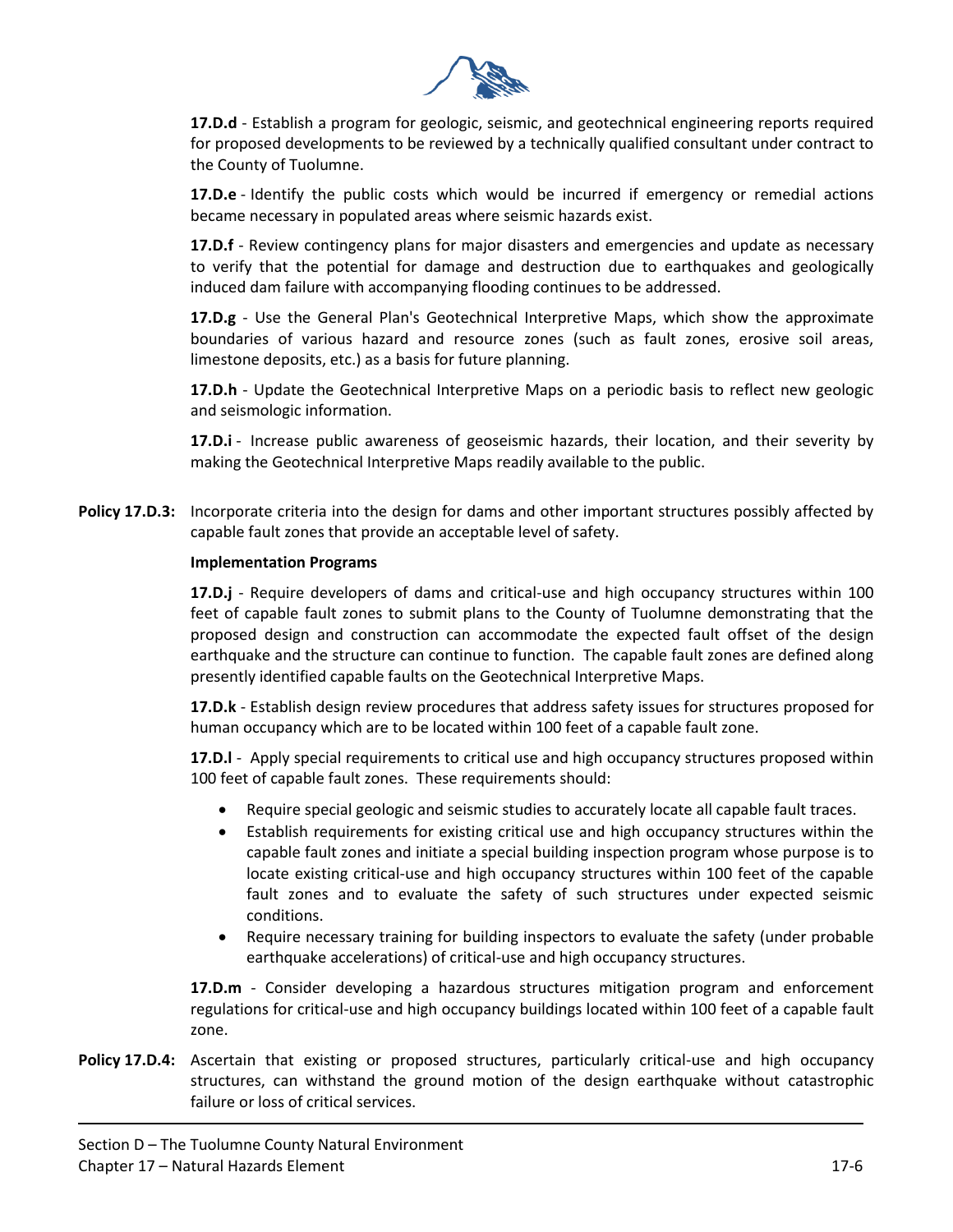

#### **Implementation Programs**

**17.D.n** - Review plans for existing and proposed structures to see that they are designed and built in accordance with the California Building Code standards for Seismic Category C or D.

**17.D.o** - Require that critical-use and high occupancy structures be designed and built to retain their structural integrity when subjected to probable ground accelerations generated by the design earthquake.

**17.D.p** - Prior to approval of proposed critical-use and high occupancy facilities, require that the plans demonstrate that the proposed building can withstand, without collapse, the probable ground acceleration generated by the design earthquake. Require development plans to show that critical facilities, such as utilities and access roads, for critical-use and high occupancy structures are adequately designed and constructed to withstand the design earthquake. Also require plans to show that, in the event of the failure of these structures, potential hazards created by the loss of utilities, roads, etc. have been identified and mitigated.

**17.D.q** - Periodically inspect existing critical-use and high occupancy buildings within the County to identify and require correction of potential hazards in the event of a major earthquake.

**17.D.r** - Develop a hazardous structures mitigation program and enforcement regulations for critical-use and high occupancy buildings. This shall include a database of the identified criticaluse and high occupancy buildings existing in the County that do not meet modern standards for earthquake safety, and are, therefore, considered "hazardous". Descriptions of the buildings shall be included along with possible hazard mitigation measures.

**Policy 17.D.5:** Monitor development to see that construction in landslide or unstable slope areas is accomplished safely.

#### **Implementation Program**

**17.C.s** - Require detailed engineering studies in unstable slope or landslide areas, including, but not limited to those areas delineated on the Geotechnical Interpretive Maps, prior to approval of urban development. The studies should identify the extent of instability or potential for landsliding, and recommend design alterations, considerations or other features which could reduce the potential hazards to an acceptable level. The feasible recommendations from the study(s) shall be required as part of the project approval process.

**Policy 17.D.6:** Reduce the potential for erosion and sedimentation from earthmoving and construction activities.

#### **Implementation Programs**

**17.D.t** - Apply Chapter 12.20 of the Tuolumne County Ordinance Code, the Grading Ordinance, in order to protect soil stability and natural topography and to prevent soil erosion and creation of unstable slopes. Areas identified as having erosive soils, either by the Geotechnical Interpretive Maps or by other means, shall receive special consideration related to the erosive potential of grading and earthmoving activities.

**17.D.u** - Apply Chapter 12.20 of the Tuolumne County Ordinance Code, the Grading Ordinance, to address the impacts of earth-disturbing development activities on any slope, whether or not it is shown as potentially unstable on the geotechnical maps.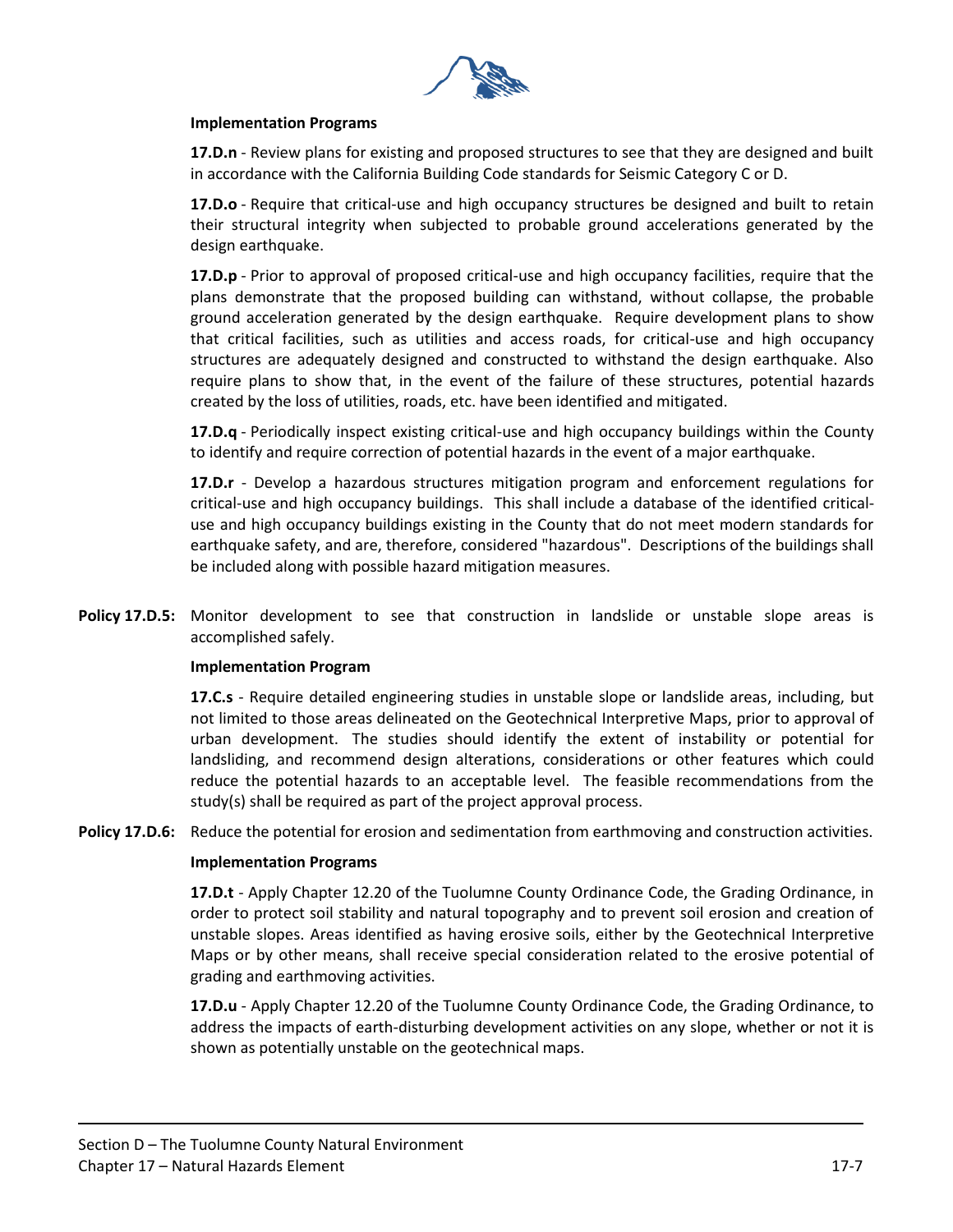

#### **GOAL 17E: Provide protection to County residents and natural resources from the losses associated with wildland fire.**

## POLICIES & IMPLEMENTATION PROGRAMS

**Policy 17.E.1:** Reduce the exposure to risk from wildland fire to an acceptable level by only allowing development in high or very high fire hazard areas if it can be made safe by planning, construction, or other fire safety measures.

#### **Implementation Programs**

**17.E.a** - Utilize the CAL FIRE Forest and Resource Assessment Program "Fire Hazard Severity Zone Map", including revisions thereto, as a basis for determining the significance of fire hazards when reviewing development applications.

**17.E.b** - New development in very high fire hazard zones in local or state responsibility areas shall meet California Building and Fire Codes, including Wildland-Urban Interface Building Codes. For new development proposed in very high fire hazard zones, the County will consult with the State fire agency (CAL FIRE) to determine that all feasible wildfire mitigation measures are included and that safe ingress/egress criteria are met. Developments in either high or very high fire hazard zones may be required to provide and maintain additional off-site fire defense improvements.

- **Policy 17.E.2:** Require the maintenance of defensible space setbacks in areas proposed for development if wildland fire hazards exist on adjacent properties.
- **Policy 17.E.3:** Require new development to have adequate fire protection and to include, where necessary, design and maintenance features that contribute to the protection of the County from the losses associated with wildland fire.

#### **Implementation Programs**

**17.E.c** - Require new development to mitigate wildland fire hazards in such a manner that it minimizes the chance of wildland fire originating outside the development from entering the development and minimizes the chance of fire originating within the development escaping to adjoining property and adjacent wildland.

**17.E.d** - Require developers to incorporate fire protection improvements into project designs where determined necessary by the Tuolumne County Fire Department and require maintenance of these improvements. Fuelbreaks, green belts, long-term comprehensive fuel management programs, access to developed water sources, strategic helispots (with water supply), and perimeter road systems can all serve to reduce the fire hazard on project sites as well as adjacent property.

**17.E.e** - Require new development in areas subject to wildland fire to provide safe ingress and egress in accordance with Chapter 11.12 of the Tuolumne County Ordinance Code. Encourage new development that complies with Chapter 11.12 to provide multiple access routes, especially in very high fire hazard severity zones or where one access route is susceptible to closure by landslide, loss of a bridge or other cause.

**17.E.f** - Support the efforts of the Tuolumne County Fire Department to prevent loss of life, property and resources. Refer land development applications which would permit structures in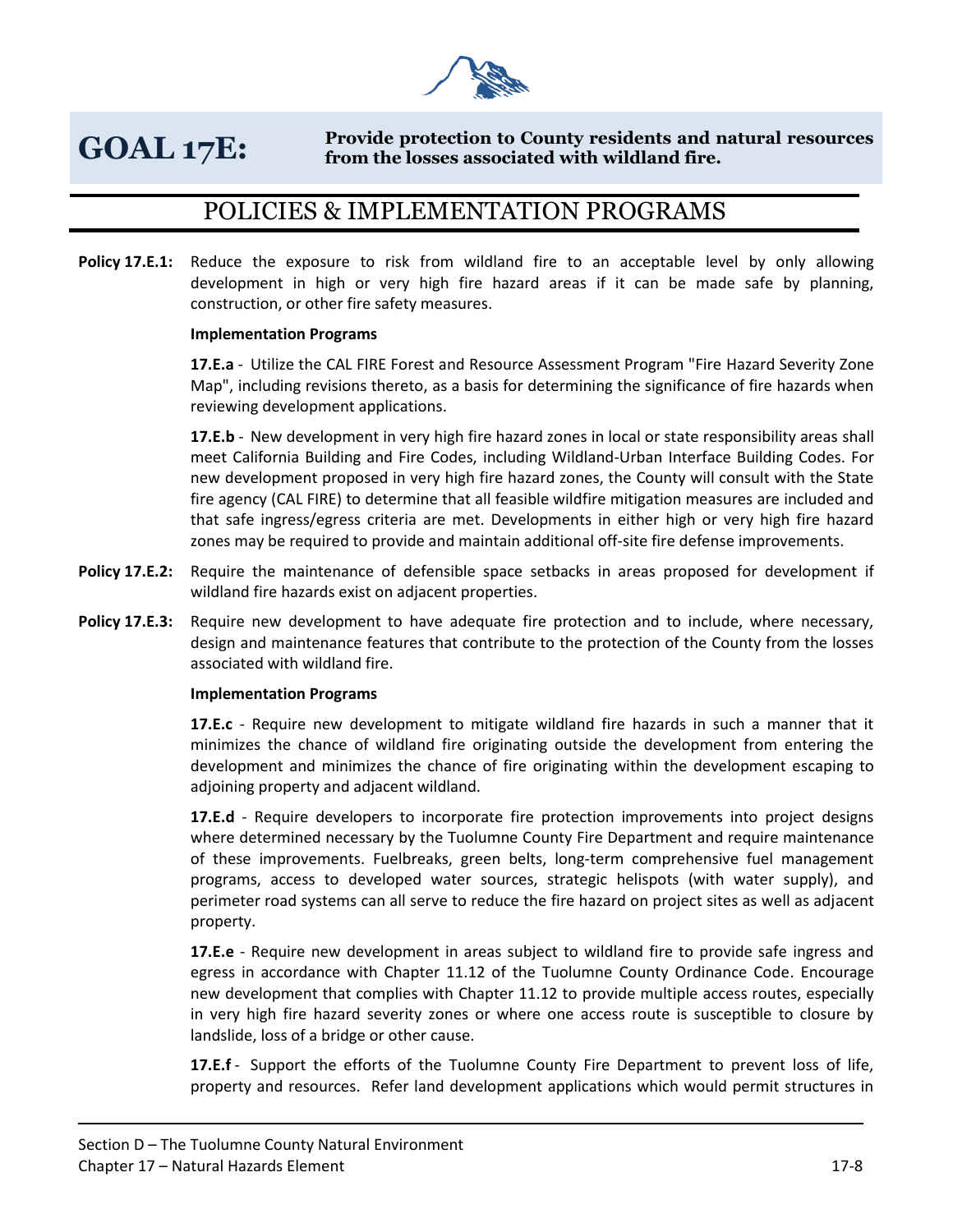

areas subject to wildland fire to the Tuolumne County Fire Department/CAL FIRE for review and identification of measures necessary to mitigate the fire hazard.

**17.E.g** - Consult the U.S. Forest Service, National Park Service and other federal land management agencies regarding applications for development on privately owned lands located adjacent to or within these agencies' boundaries to obtain comments regarding the impact of the project on the wildland fire protection mission of that agency.

**17.E.h** - Revise and enforce County fire protection regulations such that new development in areas subject to wildland fire provides for clearing adjacent to access roads in order to reduce radiant heat received by vehicles on the roadway and thereby facilitate safe evacuation of residents and response by emergency vehicles in the event of wildland fire.

**17.E.i** - Periodically update the County's fire protection standards to reflect new information and technology concerning fire prevention in wildland areas.

**17.E.j** - Locate new essential public facilities including, but not limited to, hospitals, health care facilities, emergency shelters, emergency operations centers and emergency communications facilities, outside very high fire hazard severity zones if feasible. If essential public facilities must be located in high or very high fire hazard severity zones, incorporate design, construction or other measures to minimize damage in the event of a wildland fire.

**Policy 17.E.4:** Promote public awareness of wildland fire hazards present within the County, as well as proper fire prevention and protection practices.

#### **Implementation Programs**

**17.E.k** - Actively seek funding to develop fire prevention public awareness and education programs.

**17.E.l** - Educate residents in forested areas about wildfire hazards and the steps to avoid excessive risk.

**17.E.l.1** - Evaluate safety deficiencies in existing structures that were constructed prior to contemporary fire safe standards and assess, where feasible, improving infrastructure in these areas, including possible physical renovations to structures.

**17.E.l.2** - Work with Federal, State, and local agencies to improve road infrastructure to residential areas in the County which have been identified as having deficient emergency access. This could include the development of new secondary access roads, maintenance or clearing of existing secondary roads which do not meet Title 11 standards, implementing projects identified within a Community Wildfire Protection Plan (CWPP) such as fuel break development or vegetation clearing, or the development of a Temporary Refuge Area.

**Policy 17.E.5:** Maintain firefighting assets within the County at necessary levels.

#### **Implementation Programs**

**17.E.m** – Support the operation of a fully-staffed CAL FIRE Columbia Air Attack Base at the Columbia Airport.

**17.E.n** - Continue to make County airports available to facilitate fire suppression aircraft operations.

**Policy 17.E.6:** Encourage rapid post-fire assessment and rehabilitation of burned lands to limit soil erosion, protect water quality, minimize flooding and restore damaged landscapes.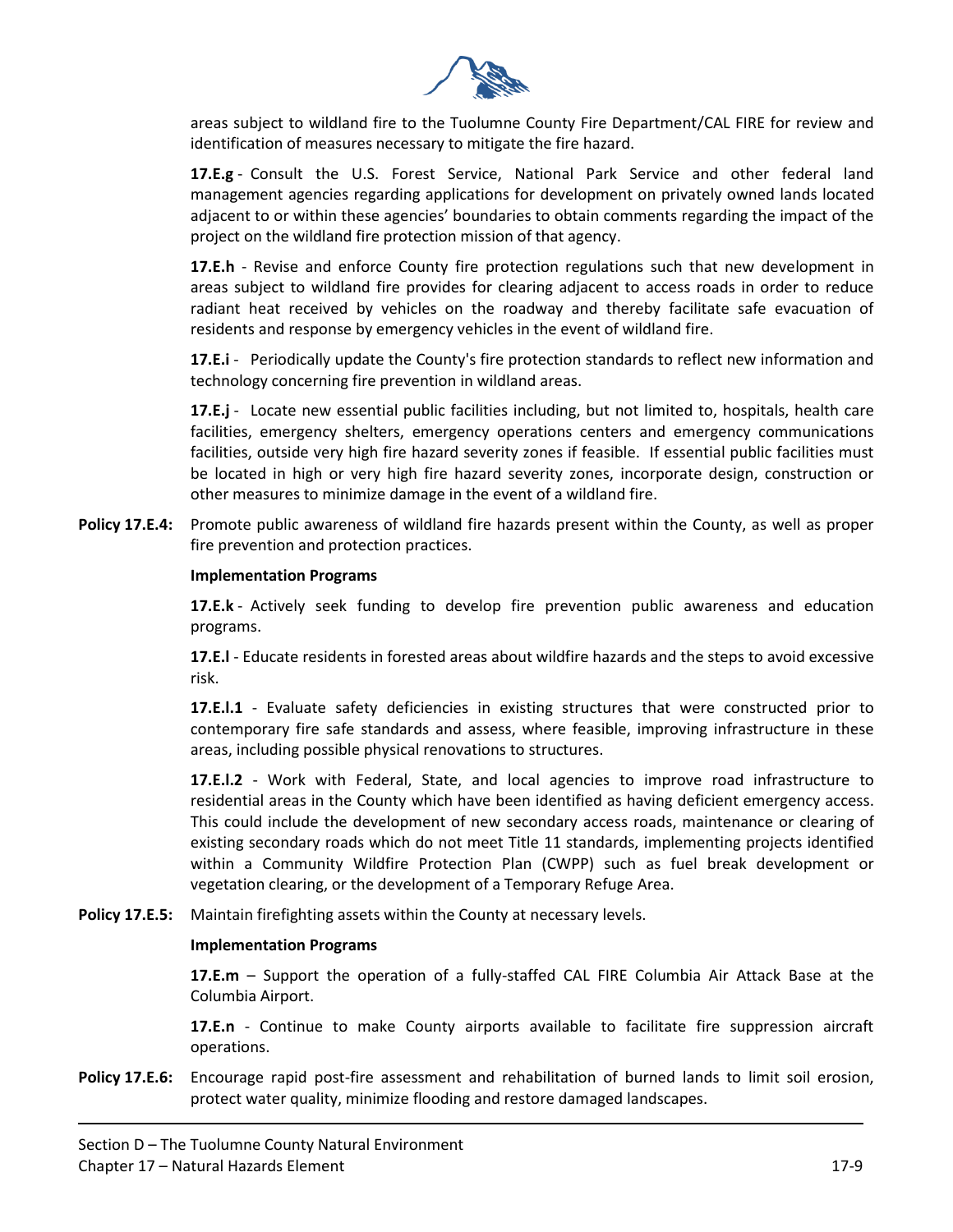

#### **Implementation Program**

**17.E.o** - Support the efforts of fire protection organizations and property owners to develop burn area recovery plans that include rapid post-fire assessment and implementation actions that encourage salvage of burned trees and reforestation activities, create resilient and sustainable landscapes and restore functioning ecosystems.

**Policy 17.E.7:** Protect natural resources from the effects of wildland fire.

#### **Implementation Programs**

**17.E.p** - In the event of major wildland fires that exceed the capability of local fire protection resources to control, implement the Wildland Fire Plan contained in the *Emergency Operations Plan for Tuolumne County.* 

**17.E.q** - Coordinate revisions of the *Tuolumne County Community Wildfire Protection Plan* and individual community wildfire protection plans with the current version of the CAL FIRE *Strategic Fire Plan for the Tuolumne/Calaveras* Unit to include projects to reduce the wildland fire in the County.

**17.E.r**- Utilize the *Tuolumne County Community Wildfire Protection Plan*, the *Highway 108 Strategic Plan*, the CAL FIRE *Strategic Fire Plan for the Tuolumne/Calaveras Unit* and other adopted fire prevention, protection and response plans to identify the maximum acceptable wildfire size and acceptable initial attack success rate for protection of wildland areas and provide the resources necessary to achieve these standards.

**Policy 17.E.8:** Require property owners to maintain wildlands in a fire resistant manner consistent with Section 4291 of the Public Resources Code. Assist fire protection agencies in their efforts to enforce Section 4291.

#### **Implementation Programs**

**17.E.s** - Maintain the County's policies concerning development in the Tuolumne County Ordinance Code in the wildland urban interface area to further reduce the risk of life and property loss from future wildfires.

**17.E.t** - Require property owners to remove trees killed by drought, disease, insects and other pests to utilize the timber value and reduce the wildland fire hazard consistent with Section 4291 of the Public Resources Code unless a tree is determined to have significant wildlife habitat value by a qualified biologist.

**Policy 17.E.9:** Consider effects on cultural resources, wildlife habitat and special status species when developing wildfire prevention, protection and recovery plans.

#### **Implementation Programs**

**17.E.u** - Evaluate the effects on wildlife habitat and special status species when developing wildfire prevention, protection and recovery plans. Incorporate measures to mitigate potentially significant impacts into adopted plans.

**17.E.v** - Incorporate the habitat needs of native wildlife species into wildfire prevention, protection and recovery plans. Utilize plant species native to the area when designing revegetation plans.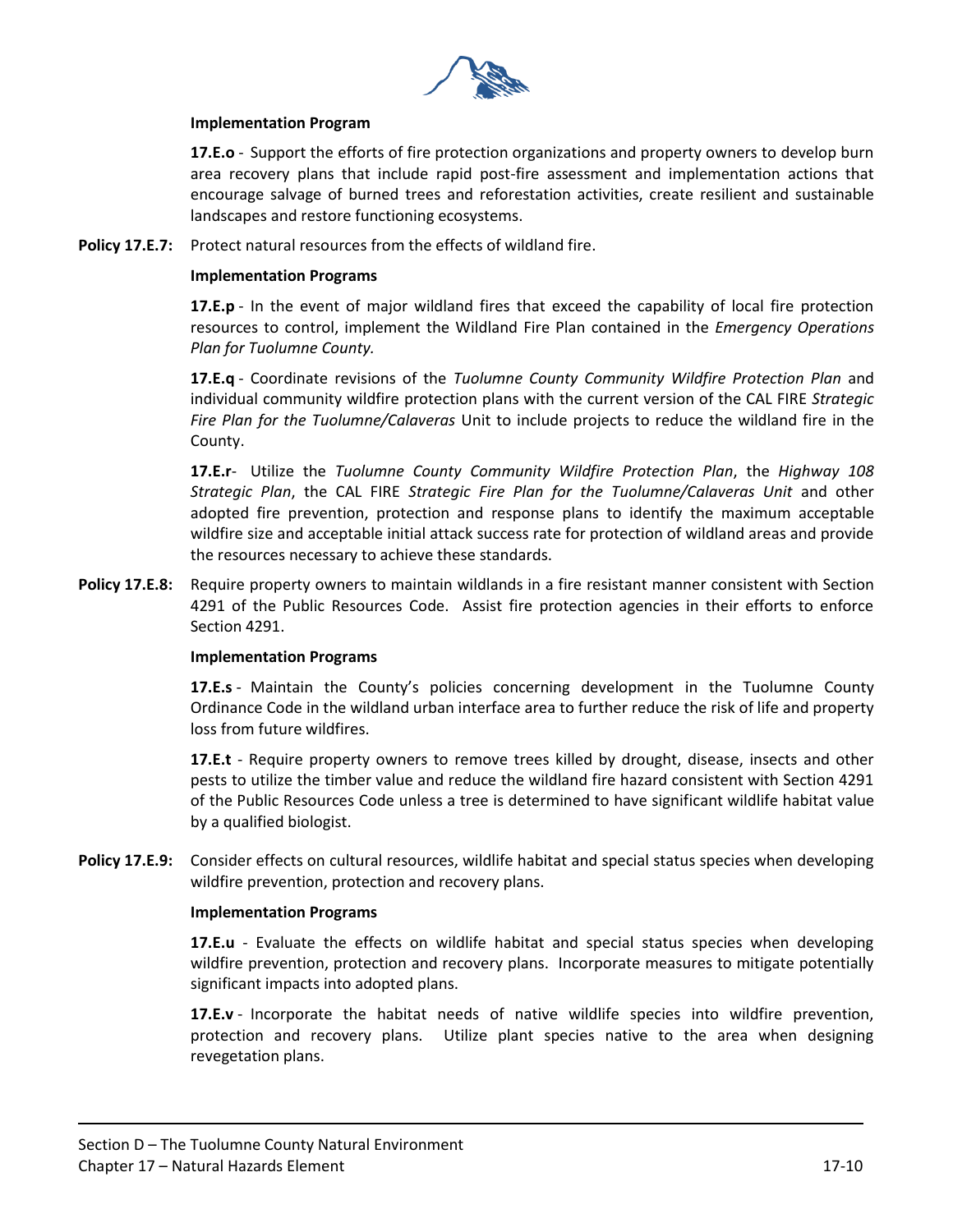

**17.E.w** - Evaluate the effects on cultural resources when developing wildfire prevention, protection and recovery plans. Incorporate measures to mitigate potentially significant impacts into adopted plans.

**Policy 17.E.10:** Identify assets that require protection from wildland fire and prioritize their protection needs.

#### **Implementation Program**

**17.E.x** - When updating the *Tuolumne County Community Wildlfire Protection Plan* or updating or preparing other community wildfire protection plans, include the following:

- 1. A prioritization of physical assets that require protection from wildland fire; and
- 2. Fire defense strategies that provide fire protection without dependence on air attack and could serve as safety zones for the public or emergency support personnel.
- **Policy 17.E.11:** Encourage resolution of conflicts between wildland fire protection and habitat conservation for wildlife.

#### **Implementation Program**

**17.D.y** - Coordinate with CAL FIRE, the Tuolumne County Fire Department and the California Department of Fish and Wildlife to identify acceptable levels of wildland fuel reduction in areas conserved for biological resources to mitigate impacts of development.

**Policy 17.E.12:** Acknowledge that wildland areas provide natural resource values to the citizens of the County, visitors and other persons throughout the State, including watershed resources, timber resources, visual resources, carbon sequestration, wildlife habitat and special status species habitat.

## **GOAL 17F:**

#### **Plan, prepare for, and adapt to significant drought impacts on the water supply.**

## POLICIES & IMPLEMENTATION PROGRAMS

**Policy 17.F.1:** Educate the public regarding droughts.

#### **Implementation Programs**

**17.F.a** - Educate the public on preparedness, planning, and response for drought and other emergencies affecting the water supply. Consider conducting annual water forums as public outreach.

**17.F.b** - Effectively communicate the procedures and available resources information to the community in the event of drought.

**Policy 17.F.2:** Minimize the impacts of drought on residents by developing short-term and long-term approaches to drought preparedness, response and recovery.

#### **Implementation Programs**

**17.F.c** - Closely monitor drought conditions and assist water agencies to implement the least drastic mitigation measures required.

**17.F.d** - Work with water agencies to develop a Drought Preparedness Plan.

**17.F.e** - Consider updating the Tuolumne County Multi-Jurisdictional Hazard Mitigation Plan to specifically address preparedness for short-term and long-term droughts.